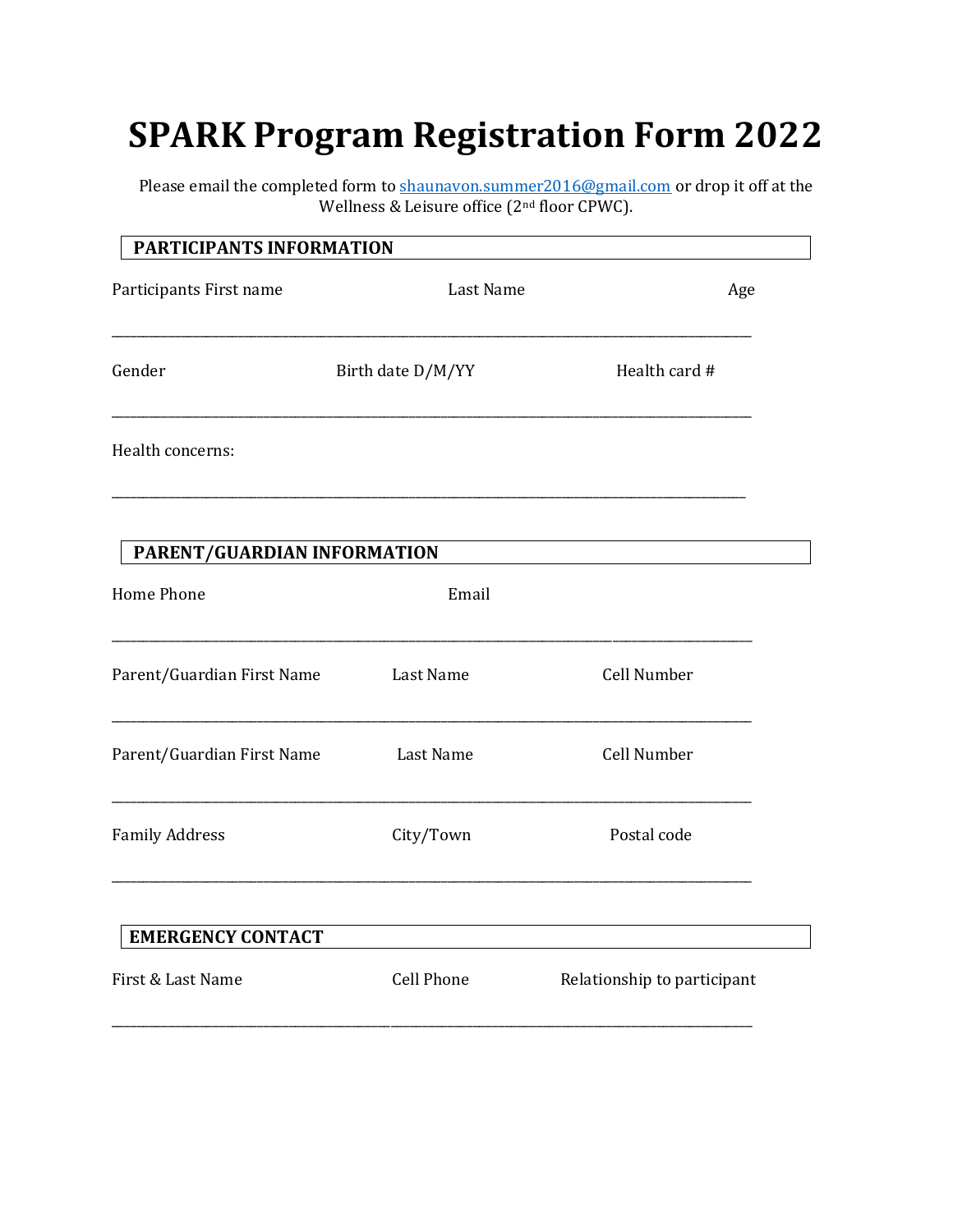#### **SOCIAL MEDIA/PHOTO CONSENT**

Please indicate below the following areas where you consent to the use of your child/children picture.

Please check all that apply:

- \_\_\_\_ *Wellness & Leisure* Facebook page
- \_\_\_\_ *Town of Shaunavon website*
- \_\_\_\_ Shaunavon Standard
- \_\_\_\_ Full Face can be shown
- \_\_\_\_ First name can be used

#### **Declaration**

I grant permission for photographs of your child/children to be used in the formats indicated above.

Date  $_{\_}/_{\_}/$ 

Parent/Guardian Name \_\_\_\_\_\_\_\_\_\_\_\_\_\_\_\_\_\_\_\_\_\_\_\_\_\_\_\_\_\_\_\_\_\_\_\_\_\_\_\_\_\_\_\_\_\_\_\_\_\_

Signature of Parent/Guardian \_\_\_\_\_\_\_\_\_\_\_\_\_\_\_\_\_\_\_\_\_\_\_\_\_\_\_\_\_\_\_\_\_\_\_\_\_\_\_\_\_\_\_\_\_

### **WALKING HOME PERMISSION**

\_\_\_\_\_ I grant permission for my child or children to walk home after the program

\_\_\_\_\_ I DO NOT grant permission for my child or children to walk home after the program

Signature of Parent/Guardian<br>  $\frac{1}{2}$ 

#### **ATTENDANCE**

Please circle/highlight the days your child will be attending

| <b>Tuesdays</b> | Wednesdays | <b>Thursdays</b> |
|-----------------|------------|------------------|
| July 5th        | July 6th   | July 7th         |
| July $12th$     | July 13th  | July 14th        |
| July $19th$     | July 20th  | July 21st        |
| July 26th       | July 27th  | July 28th        |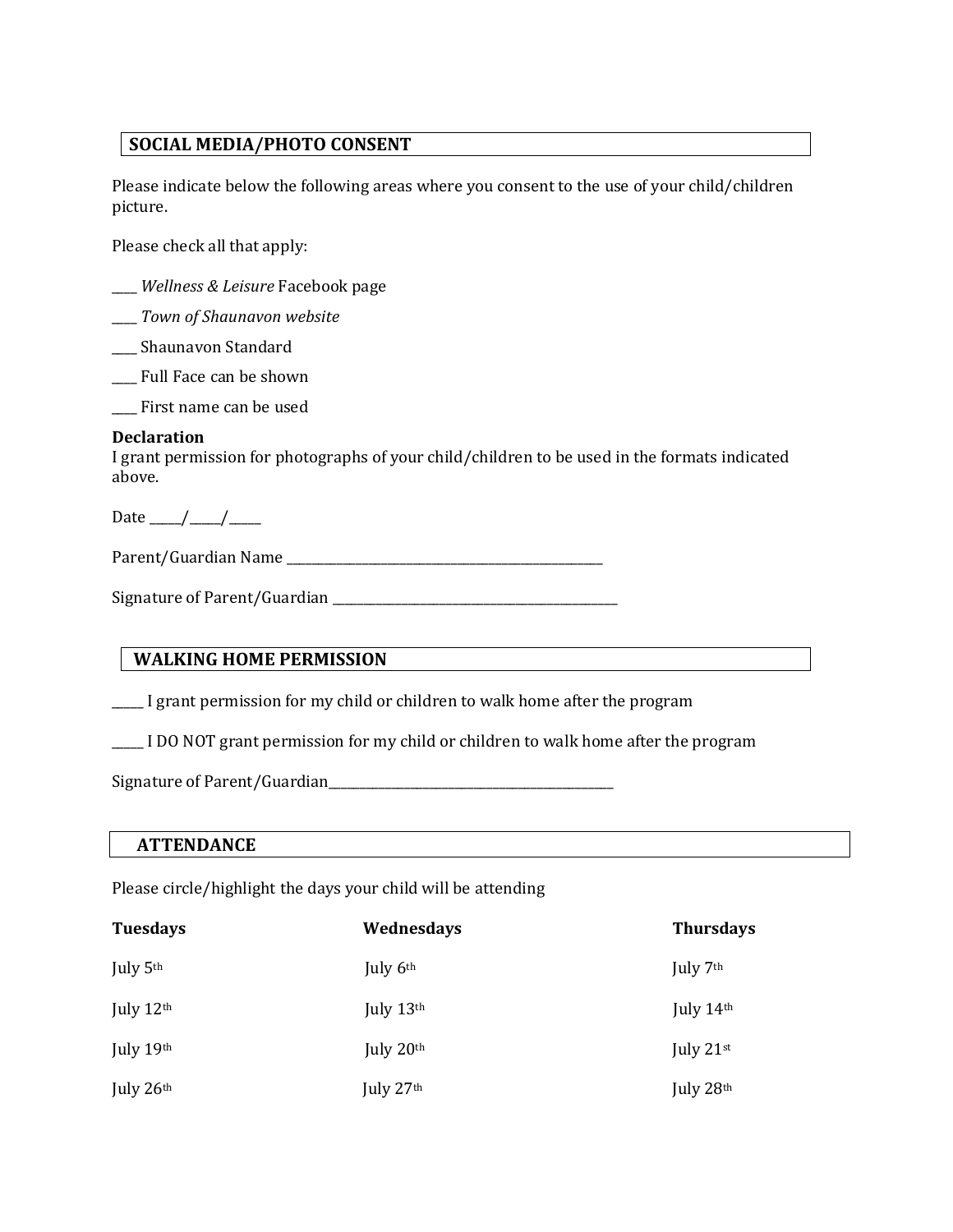#### **PAYMENT OPTIONS**

Early Bird Fee (June 6th-June 24<sup>th</sup>): \$100 for all 4 weeks

Single session fee: \$10 for each day

Total amount due: \$

\*please circle one\*

**CASH E-TRANSFER [\(Shaunavon@sasktel.net\)](mailto:Shaunavon@sasktel.net) CHEQUE** 

**(Payable to Wellness & Leisure)**

**If paying cash or cheque, please bring it to the Wellness & Leisure office (2nd floor CPWC)!**